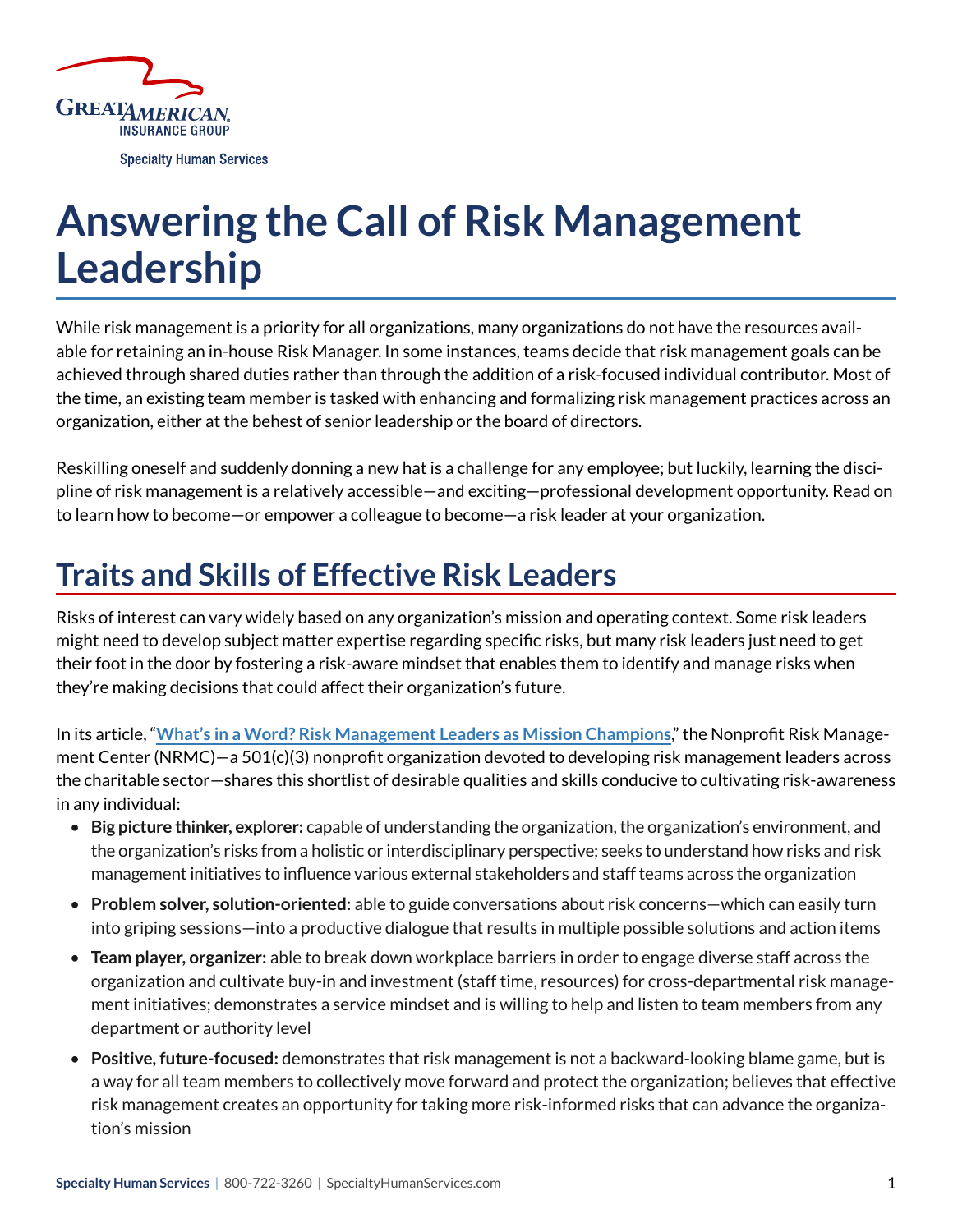- **Candid, caring:** comfortable with candid dialogue and transparent risk reporting, both in sharing his or her own individual perspective and in listening and thoroughly considering myriad perspectives from team members across the organization
- **Life-long learner:** does not necessarily have previous risk management experience, but prioritizes risk-awareness and continuous learning; derives energy and satisfaction from risk management work, is always looking for ways to integrate risk-aware thinking into team discussions and other business practices/processes"

Learn more about risk leadership qualities and philosophies by reading NRMC's article, "**[What Star Trek Taught](https://nonprofitrisk.org/resources/e-news/star-trek-taught-risk-leadership/)  [Me about Risk Leadership](https://nonprofitrisk.org/resources/e-news/star-trek-taught-risk-leadership/)**."

## **Roles and Responsibilities of Risk Leaders**

If your team is ready to ramp up its risk management efforts, but not yet ready to hire a full-time Risk Manager or other risk leader, then start by sharing risk responsibility across an **[internal team or Risk Committee](https://nonprofitrisk.org/resources/articles/the-nitty-gritty-of-a-risk-committee/)**, perhaps relying on representatives from various departments or business functions.

NRMC recommends the following duties "as possible shared responsibilities for a risk team" in its article, "**[Restructuring Risk Roles](https://nonprofitrisk.org/resources/e-news/restructuring-risk-roles/)**:"

- Collaborates with other teams and departments in order to identify, understand and address risks
- Establishes, leads and staffs cross-functional teams and task forces formed to explore and address risk issues
- Collaborates with and supports the executive team to ensure timely and effective responses to crisis events and emergencies
- Keeps apprised of developments in the fields of risk and insurance to support the evolution of risk management practice across the organization
- Fosters a culture of safety, stewardship, and risk-awareness
- Explores and champions ways to improve policies and processes that fall within the risk team's scope of responsibility
- Designs and conducts post-mortems for near-misses and critical incidents
- Develops and implements risk management tools, policies and practices
- Identifies ways to demonstrate the efficacy of the risk function, and how risk management ties to mission-advancement
- Develops and delivers staff training on topics that fall under the team's scope of responsibility

Continue developing the capabilities of your risk leadership team(s) by sharing these relevant NRMC resources:

- **[How to Conduct a Risk Assessment](https://nonprofitrisk.org/resources/e-news/conduct-risk-assessment/)**
- **[Risk Assessment Perspectives: Re-Lens with Three Approaches](https://nonprofitrisk.org/resources/e-news/risk-assessment-perspectives/)**
- **[Designing a Doable, Durable Risk Management Function and Capabilities](https://nonprofitrisk.org/resources/articles/designing-durable-doable-risk-management-function-capabilities/)**
- **[The Garden of Risk Oversight: Positioning the Board to Cultivate Strategic Risk-Taking](https://nonprofitrisk.org/resources/articles/garden-risk-oversight-positioning-board-cultivate-strategic-risk-taking/)**